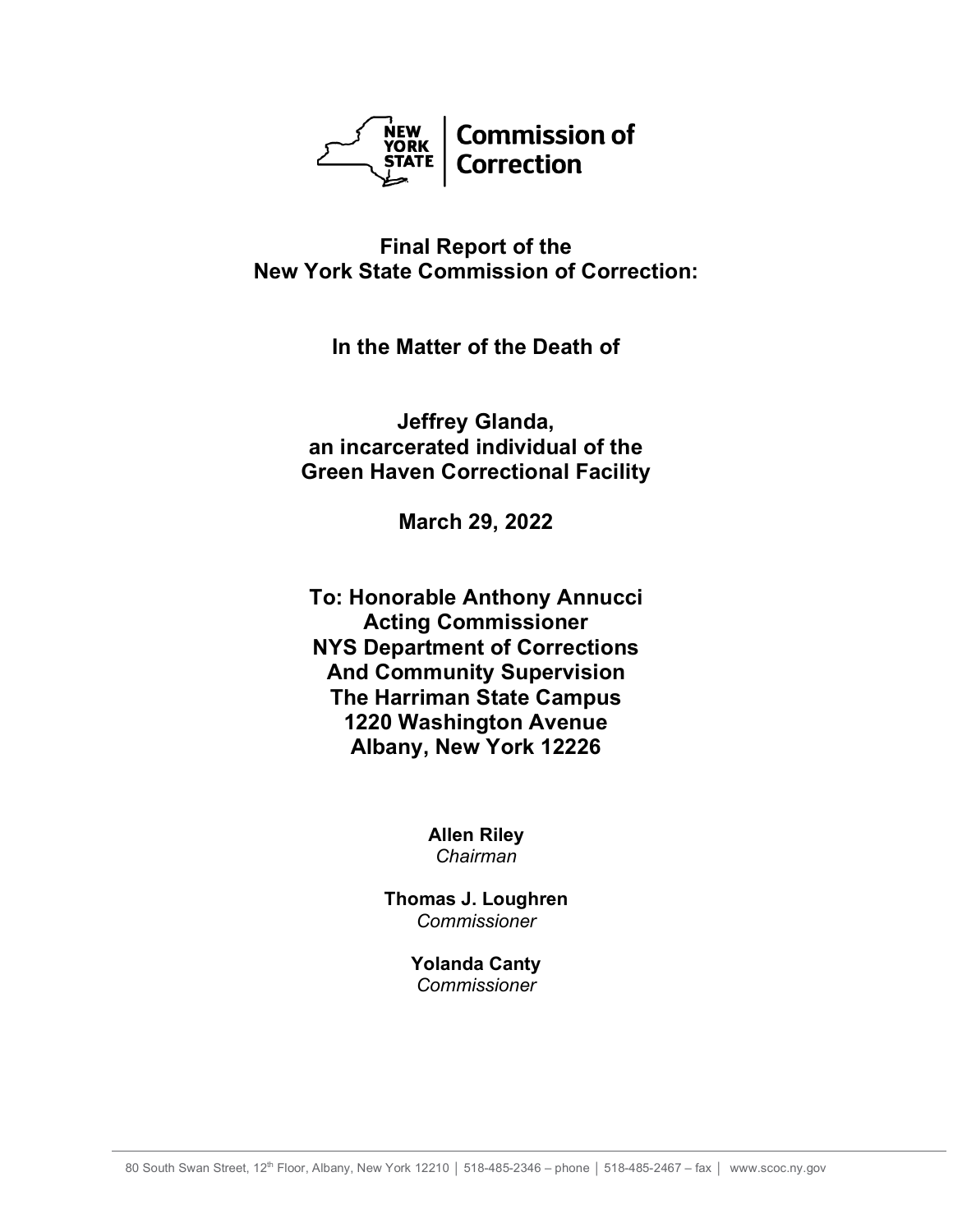## GREETINGS:

WHEREAS, the Medical Review Board has reported to the NYS Commission of Correction pursuant to Correction Law, section 47(1)(d), regarding the death of Jeffrey Glanda who died on August 14, 2019, while an incarcerated individual in the custody of the NYS Department of Corrections and Community Supervision at the Green Haven Correctional Facility, the Commission has determined that the following final report be issued.

## FINDINGS:

- 1. Jeffrey Glanda was a 69-year-old male who died on 8/14/19 due to Acute Heroin Intoxication while in the custody of the New York State Department of Corrections and Community Supervision (NYS DOCCS) at the Green Haven Correctional Facility (CF).
- 2. .
- 3. Glanda's criminal history commenced in 1997, at the age 47, with an arrest for the instant offense. Between May 1997 and August 1997, Glanda in concert with one accomplice, conspired to kill Glanda's wife and make it look like an accident. On 8/19/97, Glanda and the accomplice unlawfully entered the residence of Glanda's wife's. When Glanda's wife returned to the home, they choked her and shocked her with a stun gun. Lake water was poured down the her throat and her body was placed in an automobile owned by the victim. The car was then driven to a lake and was driven into the water. The cause of death was ruled as "asphyxia by compression of the neck with forced aspiration of water and submersion." Glanda denied any guilt in the offense. Glanda was also charged with aggravated assault on a peace officer for intentionally ramming a vehicle into a police car causing injuries to a police officer while trying to evade capture. Glanda was convicted of Murder 1<sup>st</sup> Degree, Murder 2<sup>nd</sup> Degree, Burglary 1<sup>st</sup> Degree, Conspiracy 2<sup>nd</sup> Degree, Burglary 2<sup>nd</sup> Degree, Assault 1<sup>st</sup> Degree- and Aggravated Assault on Peace Officer. Glanda was sentenced to life in prison.
- 4. Glanda was received in the NYS DOCCS in March 2000.
- 5. In October 2015, Glanda transferred to Green Haven CF.

6.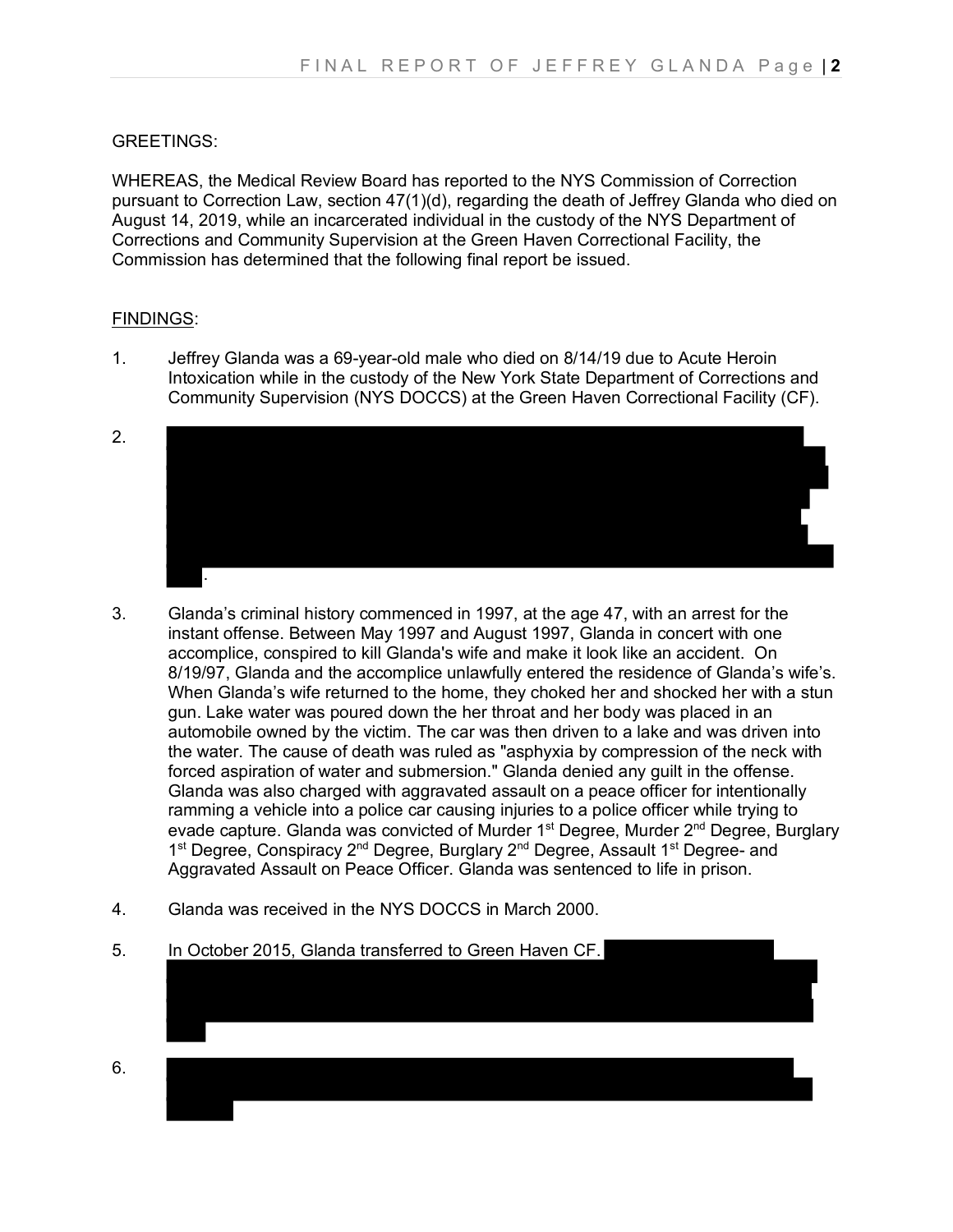

- 15. Glanda was housed in general population at Green Haven CF. Glanda did not have an extensive history of incidents or disciplinary infractions during his incarceration. His last two recorded violations were Tier II violations which occurred between 2017 and 2019.
- 16. On 8/14/19 at 4:40 a.m., a security round on C4 general population was completed by CO N.H. which had nothing unusual to report. At 5:46 a.m., CO N.H. started rounds again in order to perform the facility master count. Upon arrival at Glanda's cell, Glanda was found by CO N.H. to be unresponsive in the cell. At 5:50 a.m., a medical response was called. CO W.A. and Sgt R.K. responded and CPR was initiated. The AED was applied without shock advised.